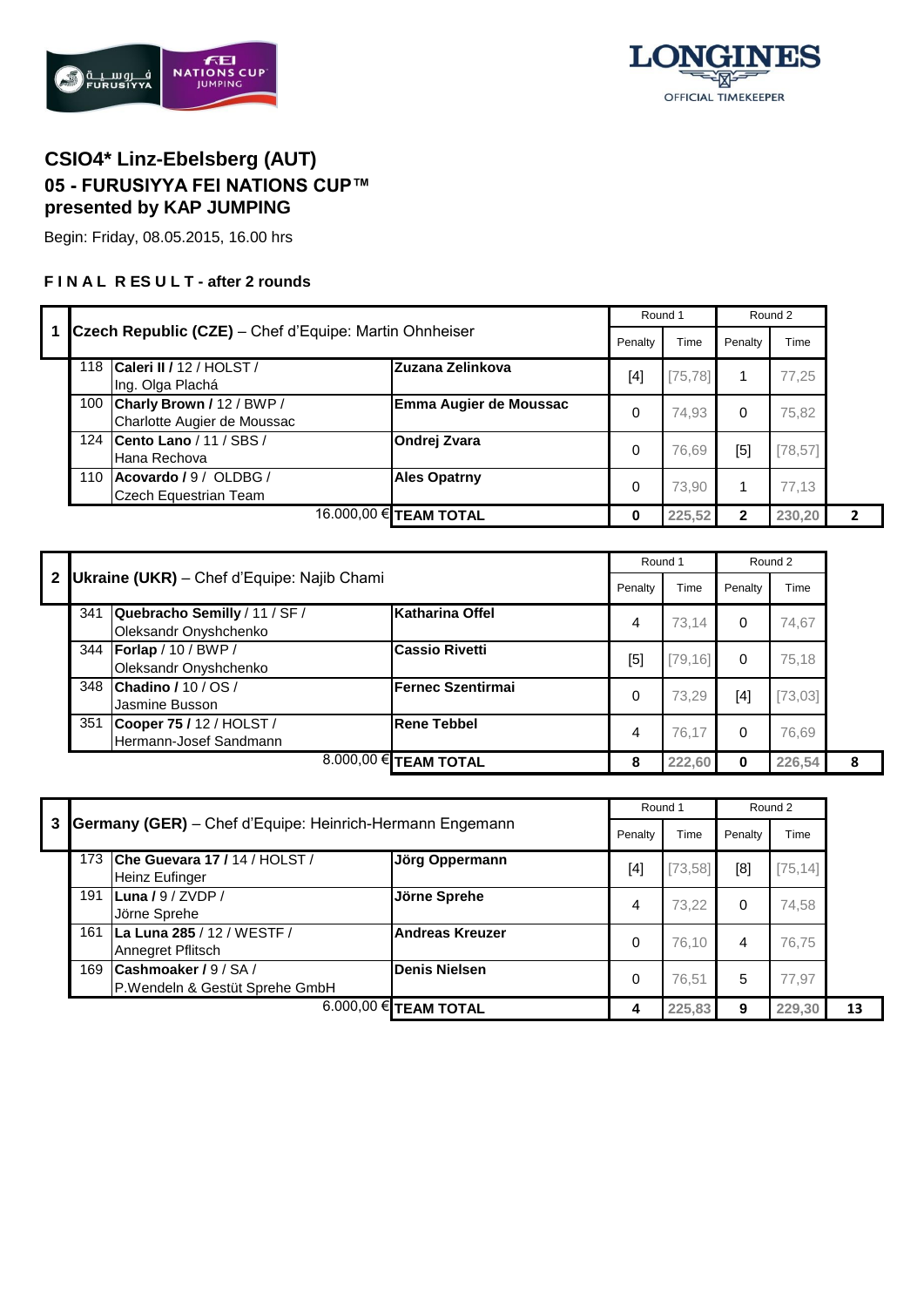| 4 |                       | <b>Poland (POL)</b> – Chef d'Equipe: Rüdiger Wassibauer                                      |                       | Round 1 |          | Round 2  |          |    |
|---|-----------------------|----------------------------------------------------------------------------------------------|-----------------------|---------|----------|----------|----------|----|
|   |                       |                                                                                              |                       | Penalty | Time     | Penalty  | Time     |    |
|   |                       | 272 Wavantos vd Renvillehoeve / 12 / KWPN / Lukasz Wasilewski<br>L. Wasilewski & B. Sasiadek |                       | 4       | 75.27    | [9]      | [77, 24] |    |
|   |                       | 268 Osadkowski van Halen / 13 / KWPN /<br>Monika Morsztyn                                    | <b>Piotr Morsztyn</b> | 0       | 73.99    | 4        | 75.01    |    |
|   | 260                   | Emperio van't Roosakker / 11 /<br>Zuzanna Gowin                                              | IZuzanna Gowin        | 0       | 75.44    | 8        | 73,99    |    |
|   | 264                   | Abigej / 10 / KWPN / 10 /<br>Leszek Cheltowski                                               | <b>Marek Lewicki</b>  | [16]    | [72, 93] | $\Omega$ | 73.89    |    |
|   | 4.000,00 € TEAM TOTAL |                                                                                              |                       | 4       | 224,70   | 12       | 222.89   | 16 |

|    |     |                                                          |                             | Round 1 |          |         | Round 2  |  |
|----|-----|----------------------------------------------------------|-----------------------------|---------|----------|---------|----------|--|
| 5. |     | Luxembourg (LUX) - Chef d'Equipe: Marcus Wenz            |                             | Penalty | Time     | Penalty | Time     |  |
|    | 250 | Global / 9 / BWP /<br><b>Christian Weier</b>             | <b>Christian Weier</b>      | 4       | 75.75    |         | 77,82    |  |
|    | 246 | Sorbier Blanc / 9 / SF /<br><b>Charles Bettendorf</b>    | <b>Victor Bettendorf</b>    | 4       | 75.31    | 4       | 75.47    |  |
|    |     | 248 Smint 2/9/HANN/<br>Equi Future Champions             | Noemie Goergen              | 4       | 76.63    | [13]    | [77, 57] |  |
|    | 242 | Kiwi du Gibet / 14 / SCSL /<br><b>Charles Bettendorf</b> | <b>Charlotte Bettendorf</b> | [8]     | [75, 74] | 4       | 76,59    |  |
|    |     |                                                          | 2.000,00 € TEAM TOTAL       | 12      | 227,69   | 9       | 229,88   |  |

| 6 I |     | Finland (FIN) - Chef d'Equipe: Hervé Godignon             | Round 1                 |         | Round 2 |         |          |    |
|-----|-----|-----------------------------------------------------------|-------------------------|---------|---------|---------|----------|----|
|     |     |                                                           |                         | Penalty | Time    | Penalty | Time     |    |
|     | 130 | Lennox Luis / 11 / BRAND /<br>Gilbert de Roock Byba       | Henri Kovacs            | [elim]  | [elim]  |         | 78.47    |    |
|     |     | 140 Cue Channa 42 / 9 / SWB /<br>Susanne Persson          | Sebastian Numminen      | 4       | 73.58   | 4       | 74.31    |    |
|     |     | 133 Celestine / 13 / SWB /<br>Iwona Majewska & Per Wester | Satu Liukkonen          | 8       | 76.68   |         | 79.31    |    |
|     | 139 | Vincente / 13 / KWPN /<br><b>Stal Poels</b>               | <b>Maiju Mallat</b>     | 5       | 77.46   | [4]     | [76, 48] |    |
|     |     |                                                           | $2.000,00$ € TEAM TOTAL | 17      | 227.72  | 6       | 232.09   | 23 |

|     | Turkey (TUR) - Chef d'Equipe: Omer Karaevli     |                       |         | Round 1  |         | Round 2 |    |
|-----|-------------------------------------------------|-----------------------|---------|----------|---------|---------|----|
|     |                                                 |                       | Penalty | Time     | Penalty | Time    |    |
| 325 | Colino / 12 / HOLST /<br><b>Esra Demirsov</b>   | <b>Derin Demirsoy</b> | 5       | 80,16    | [elim]  | [elim]  |    |
| 320 | Chaccomo / $10$ / OS /<br>Haregabgaard          | <b>Cagri Basel</b>    |         | 78,52    | 5       | 78,53   |    |
| 329 | Chiara / 12 / HOLST /<br>Dinc Husnu             | <b>Husnu Dinc</b>     | 8       | 74.49    | 4       | 75.31   |    |
| 332 | Dadjak ter Puttenen / 12 / BWP /<br>Reza Sarrab | <b>Omer Karaevli</b>  | [8]     | [75, 20] | 4       | 73.51   |    |
|     |                                                 | 1.000,00 € TEAM TOTAL | 14      | 233.17   | 13      | 227,35  | 27 |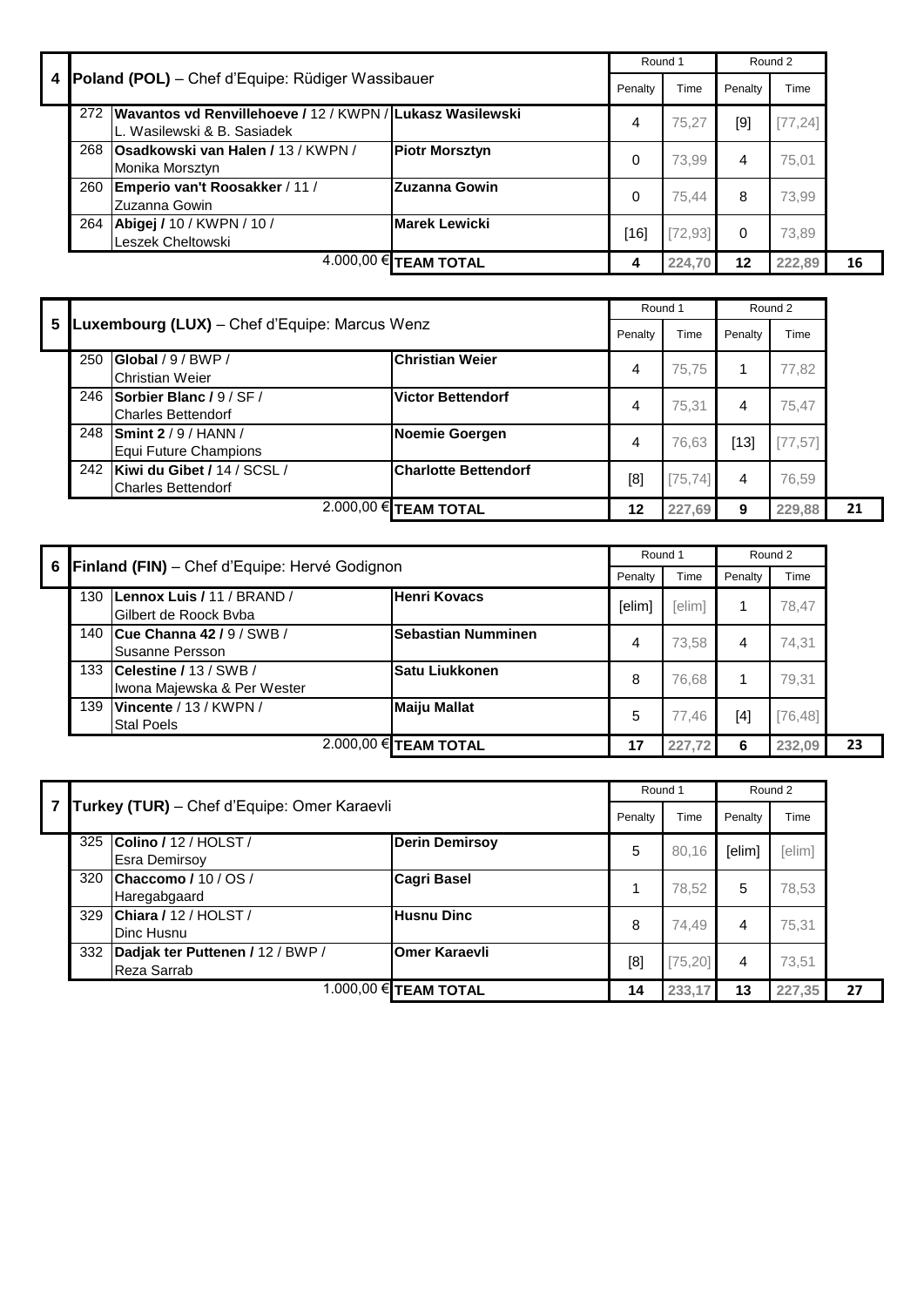|   |     |                                                                |                              | Round 1 |        | Round 2 |          |    |
|---|-----|----------------------------------------------------------------|------------------------------|---------|--------|---------|----------|----|
| 8 |     | Hungary (HUN) - Chef d'Equipe: Nèmeth Istvàn                   |                              | Penalty | Time   | Penalty | Time     |    |
|   |     | 202 <b>Esprit / 11 / BWP /</b><br>Js Sportpferde GmbH & Co. KG | Emil Orban                   | 0       | 75.21  | 12      | 75,83    |    |
|   |     | 194 <b>Zordon</b> / 12 /<br>Orszagos Mg. Minosito Intezet      | <b>Balazs Horvath</b>        | 0       | 76,83  | 8       | 76,81    |    |
|   |     | 196 Chacco Boy / OS /<br>Intertrio Bt                          | <b>Mariann Hugyecz</b>       | 4       | 74,65  | 8       | 76,12    |    |
|   | 208 | Casinger / 9 / HOLST /<br>K.M.D. Parcours Team                 | Gyula Szuhai                 | [ret]   | [ret]  | $[23]$  | [86, 88] |    |
|   |     |                                                                | 1.000,00 <b>€ TEAM TOTAL</b> | 4       | 226,69 | 28      | 228,76   | 32 |

|   |    |                                                     |                          |         | Round 1  | Round 2 |      |    |
|---|----|-----------------------------------------------------|--------------------------|---------|----------|---------|------|----|
| 9 |    | Austria (AUT) - Chef d'Equipe: Marcus Wallishauser  |                          | Penalty | Time     | Penalty | Time |    |
|   | 70 | <b>Texas I / 12 / HOLST /</b><br>Stall Saurugg GmbH | <b>Markus Saurugg</b>    | [16]    | [74, 81] |         |      |    |
|   | 31 | Royal des Bissons / 10 / SF /<br>Gertrude Puchner   | <b>Astrid Kneifel</b>    | 8       | 75,87    |         |      |    |
|   | 10 | Mevisto's Poorboy / 12 / OLDBG /<br>Verena Wagner   | <b>Roland Englbrecht</b> | 4       | 76,61    |         |      |    |
|   | 40 | Cornet Kalua / 10 / BAY /<br>Max Kühner             | Max Kühner               | 10      | 83.76    |         |      |    |
|   |    |                                                     | <b>TEAM TOTAL</b>        | 22      | 236,24   |         |      | 22 |

|     |                                                                  |                          | Round 1 |        |         | Round 2 |    |
|-----|------------------------------------------------------------------|--------------------------|---------|--------|---------|---------|----|
|     | 10 Slovakia (SVK) - Chef d'Equipe: Jan Hoste                     |                          | Penalty | Time   | Penalty | Time    |    |
|     |                                                                  |                          |         |        |         |         |    |
|     | 312 Caliber 5 / 10 / OLDBG /<br>Helga Koch                       | <b>Patrick Majher</b>    | 16      | 72,87  |         |         |    |
|     | 313 Bulgarie van de Lindehoeve / 14 / BWP /<br>Belam Spol S.R.O. | Radovan Sillo            | 4       | 76,43  |         |         |    |
| 310 | Concano / 13 / WESTF /<br>Sportstal Tina Pol                     | <b>Bronislav Chudyba</b> | 8       | 71.59  |         |         |    |
|     |                                                                  | <b>TEAM TOTAL</b>        | 28      | 220,89 |         |         | 28 |

|     |                                                                       |                           | Round 1 |           |         | Round 2 |    |
|-----|-----------------------------------------------------------------------|---------------------------|---------|-----------|---------|---------|----|
|     | 11 Russia (RUS) - Chef d'Equipe: Boris Kuzmin                         |                           | Penalty | Time      | Penalty | Time    |    |
| 278 | Griffone / 9 / BWP /<br>V. Beletskiy & New Sport Reitpferde           | <b>Vladimir Beletskiy</b> | 8       | 76.79     |         |         |    |
|     | 283 Challenger 37 / 12 / WESTF /<br>New Sport Reitpferde GmbH & Aruna | <b>Olga Chechina</b>      | 14      | 83,07     |         |         |    |
| 287 | Copperphild / 11 / WESTF /<br><b>Aleksandr Titkov</b>                 | Mikhail Safronov          | 9       | 78.61     |         |         |    |
| 285 | Copasetic / 13 / OLDBG /<br>New Sport Reitpferde GmbH                 | <b>Sergey Khomashko</b>   | $[35]$  | [102, 38] |         |         |    |
|     |                                                                       | <b>TEAM TOTAL</b>         | 31      | 238,47    |         |         | 31 |